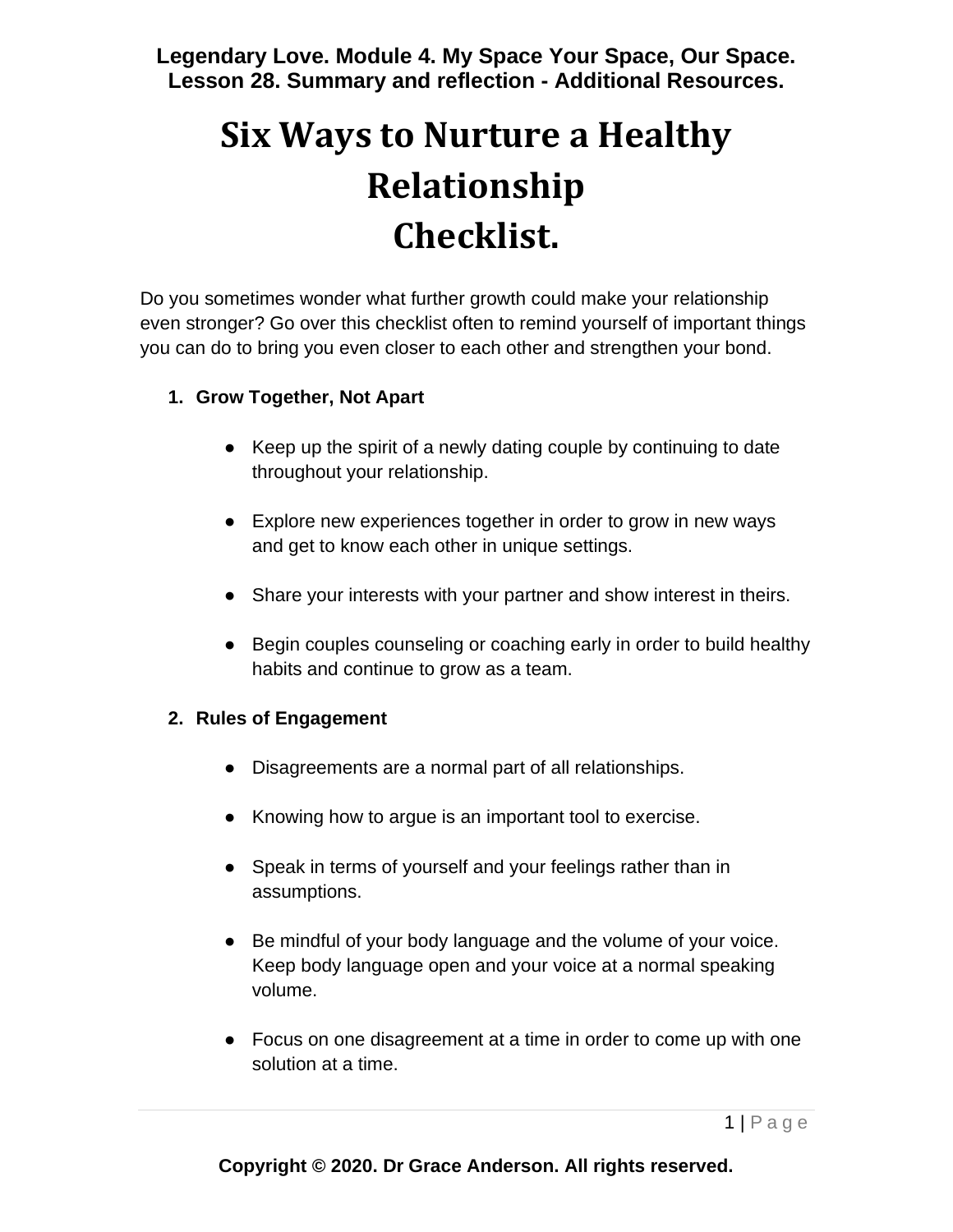# **Legendary Love. Module 4. My Space Your Space, Our Space. Lesson 28. Summary and reflection - Additional Resources.**

- **3. Mixing Finances with Romance**
	- Communication about money is difficult and necessary.
	- Honesty is the most important quality when it comes to discussing money.
	- Work together to come up with a budget that is realistic.
	- Share responsibility for financial tracking and budgeting.

#### **4. Catch Life's Curveballs**

- Supporting your partner does not mean that you have to save them.
- Listen with compassion and provide support.
- Help your significant other reach out to professional help when needed.

## **5. An Exciting Love in an Ordinary Life**

- Though many things compete for attention, it is important to stay focused on your relationship.
- Having built-in time together is a great way to stay connected as daily life distractions overwhelm.
- There are small things you can do each day to keep nurturing your relationship in a consistent way.

#### **6. Interdependent, not Codependent.**

- Codependent relationships are built upon too much sacrifice and not enough self.
- Strike a balance and foster an interdependent relationship with your partner.